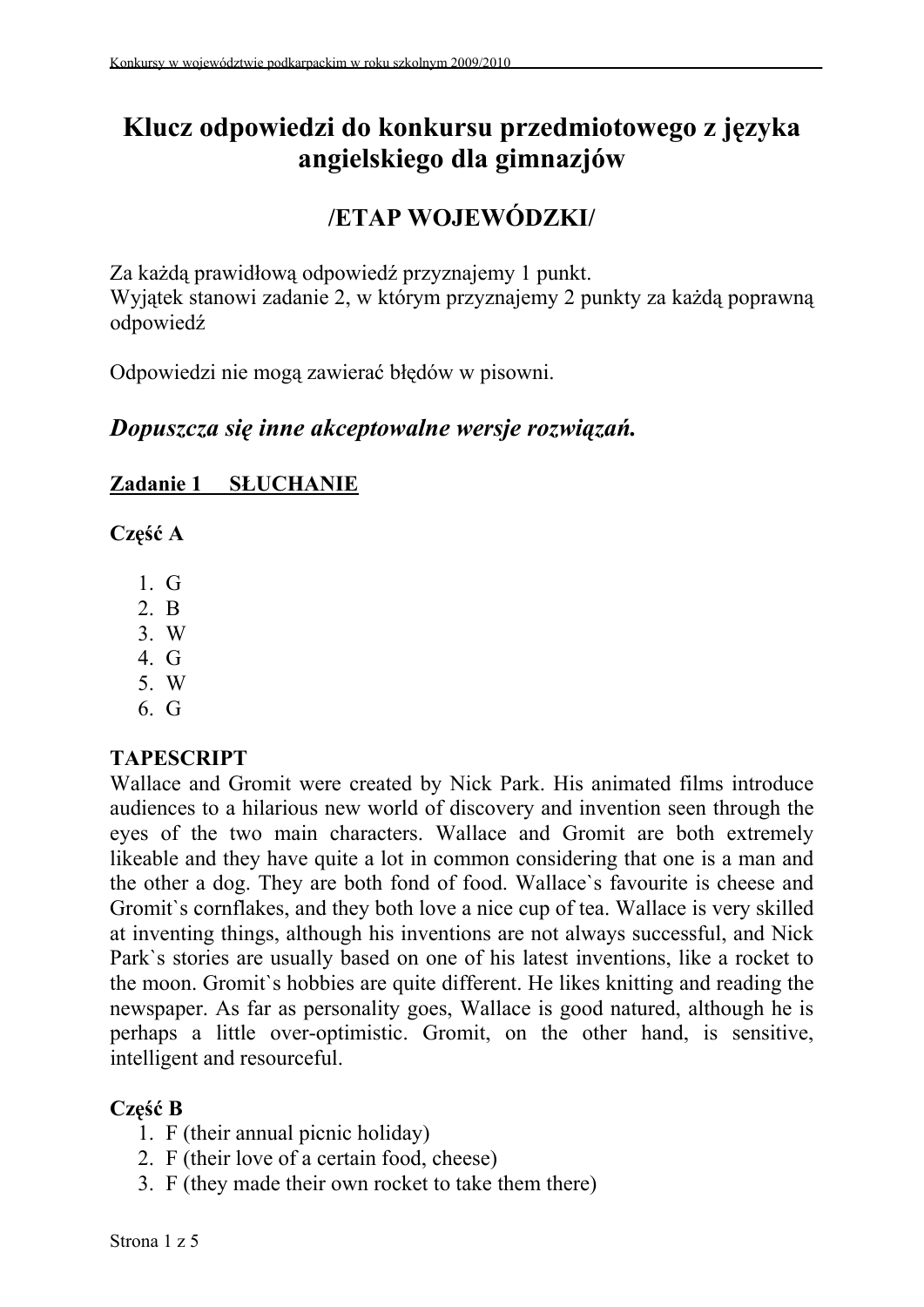- 4. T
- 5. F ( they were unable to decide)
- 6. F (they made the caretaker angry)
- 7. T

#### **TAPESCRIPT**

In their first adventure on film, Wallace and his sophisticated dog Gromit were trying to decide where to go for their annual picnic holiday. As far as food goes, cheese is Wallace's speciality – so it didn't take them long to make up their minds. Wallace`s skill at inventing things and Gromit`s hard work meant that they were soon blasting off in a home-made rocket and heading for the moon, which they were convinced was made of cheese.

They landed successfully and began to eat a hearty meal of the moon`s surface but they were unable to decide what kind of cheese the moon was made of. During their moon-tasting expedition, they came across what looked like a small cooker. It turned out to be the moon`s resident caretaker. The caretaker was understandably angry at the way Wallace and Gromit were taking cheese from the moon, but, in the conflict that followed, Wallace and Gromit accidentally helped the caretaker to fulfil his greatest dream. He had always wanted to ski and, as the home-made rocket took off, with the caretaker still holding onto it, two pieces of metal came off in the caretaker`s hands. The caretaker made them into a pair of skis and was skiing happily over the mountains of the moon as the rocket took the two heroes back to earth.

#### **Zadanie 2 ( 2 punkty za każdą poprawną odpowiedź)**

- 1. A
- 2. D
- 3. C
- 4. B
- 5. B

| 1. B | 8. C |
|------|------|
| 2. D | 9. D |
| 3. C | 10.A |
| 4. A |      |
| 5. B |      |
| 6. C |      |
| 7. B |      |
|      |      |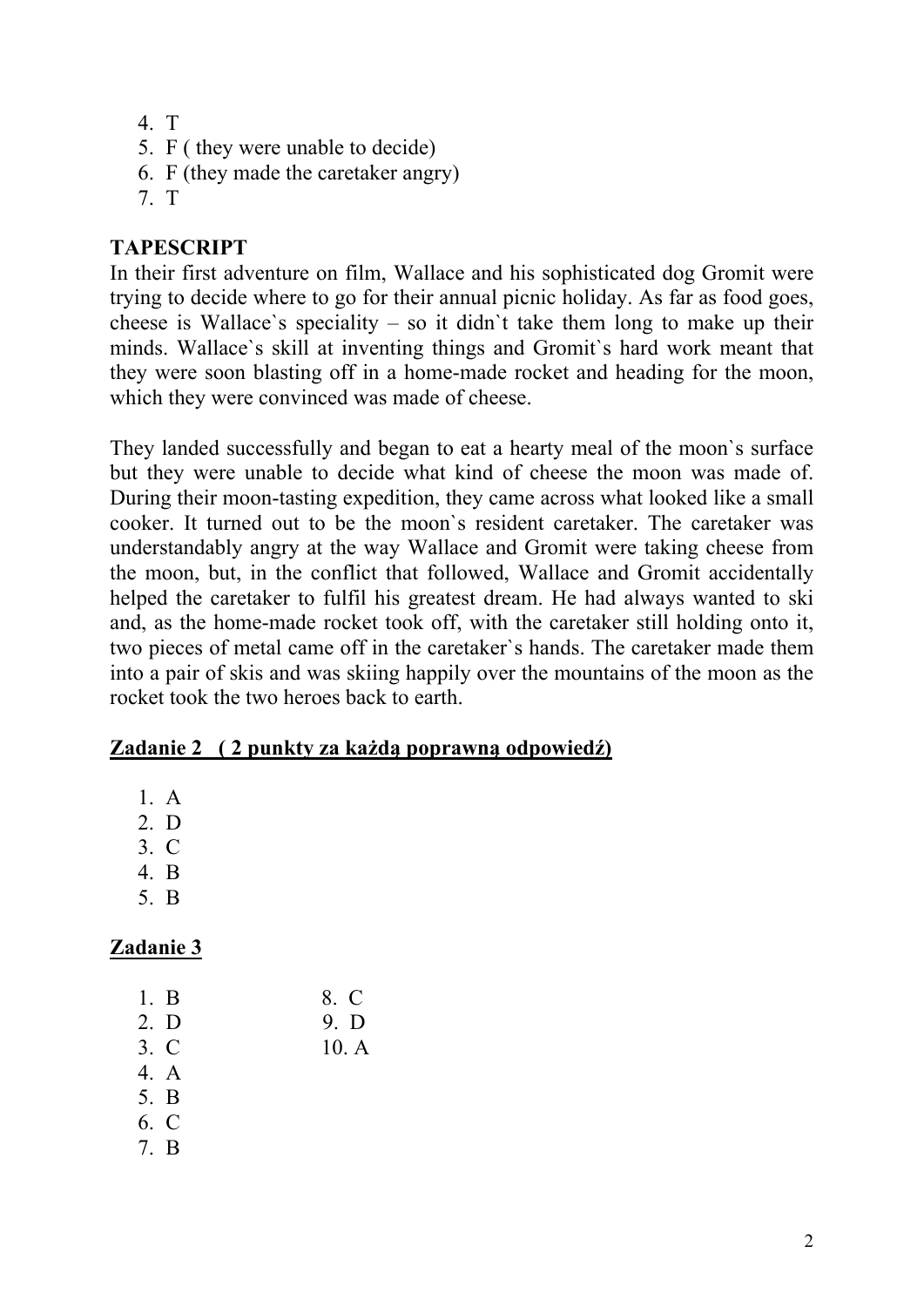### **Zadanie 4**

- 1. with
- 2. with
- 3. from  $/$  to
- 4. in, on
- 5. to
- 6. in
- 7. on
- 8. to, for
- 9. on
- 10. at

#### **Zadanie 5**

- 1. me to visit him
- 2. hasn`t been
- 3. the least
- 4. had known
- 5. she was doing
- 6. big enough
- 7. you went home
- 8. You can`t have seen
- 9. knows nothing / doesn`t know anything
- 10. Not at all / Don`t mention it.
- 11. others / the others
- 12. yesterday`s
- 13. Whatever
- 14. anybody who knows / speaks both Russian and Chinese

- 1. haven`t written 11. told
- 2. have been 12. moved
- 
- 
- 
- 6. am waiting
- 7. have changed
- 8. live
- 9. decided
- 10.has become/is becoming
- 
- 
- 3. had 13. come
- 4. haven't done 14. will be staying / am staying
- 5. have stopped 15. will be going / am going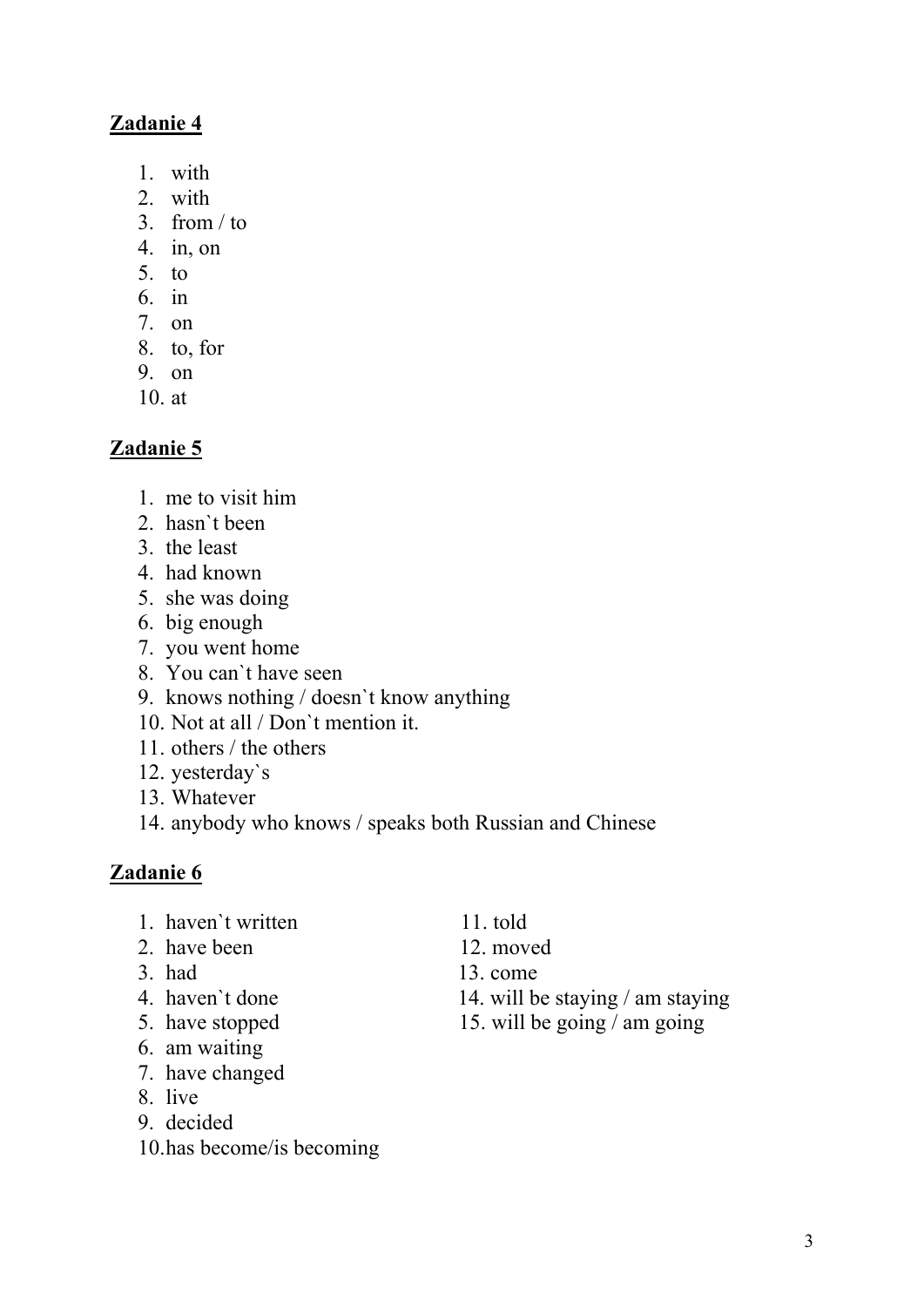## **Zadanie 7**

- 1. unleaded
- 2. unforgettable
- 3. laughter
- 4. software
- 5. musician
- 6. depth
- 7. reliable
- 8. carelessly
- 9. southern
- 10.prediction

### **Zadanie 8**

- 1. T
- 2. F
- 3. F
- 4. T
- 5. T
- 6. T
- 7. T
- 8. F 9. T
- 10.F
- 11.T
- 12.T

| $1st$ Monday in September             | Labor Day               |
|---------------------------------------|-------------------------|
| $4th$ Thursday in November            | Thanksgiving            |
| December $26th$                       | <b>Boxing Day</b>       |
| March $17th$                          | St. Patrick's day       |
| November $5th$                        | Guy Fawkes Day          |
| $\vert$ 4 <sup>th</sup> Monday in May | Memorial day            |
| July $4^{th}$                         | Independence Day        |
| The Sunday closest to November 11th   | Remembrance (Poppy) Day |